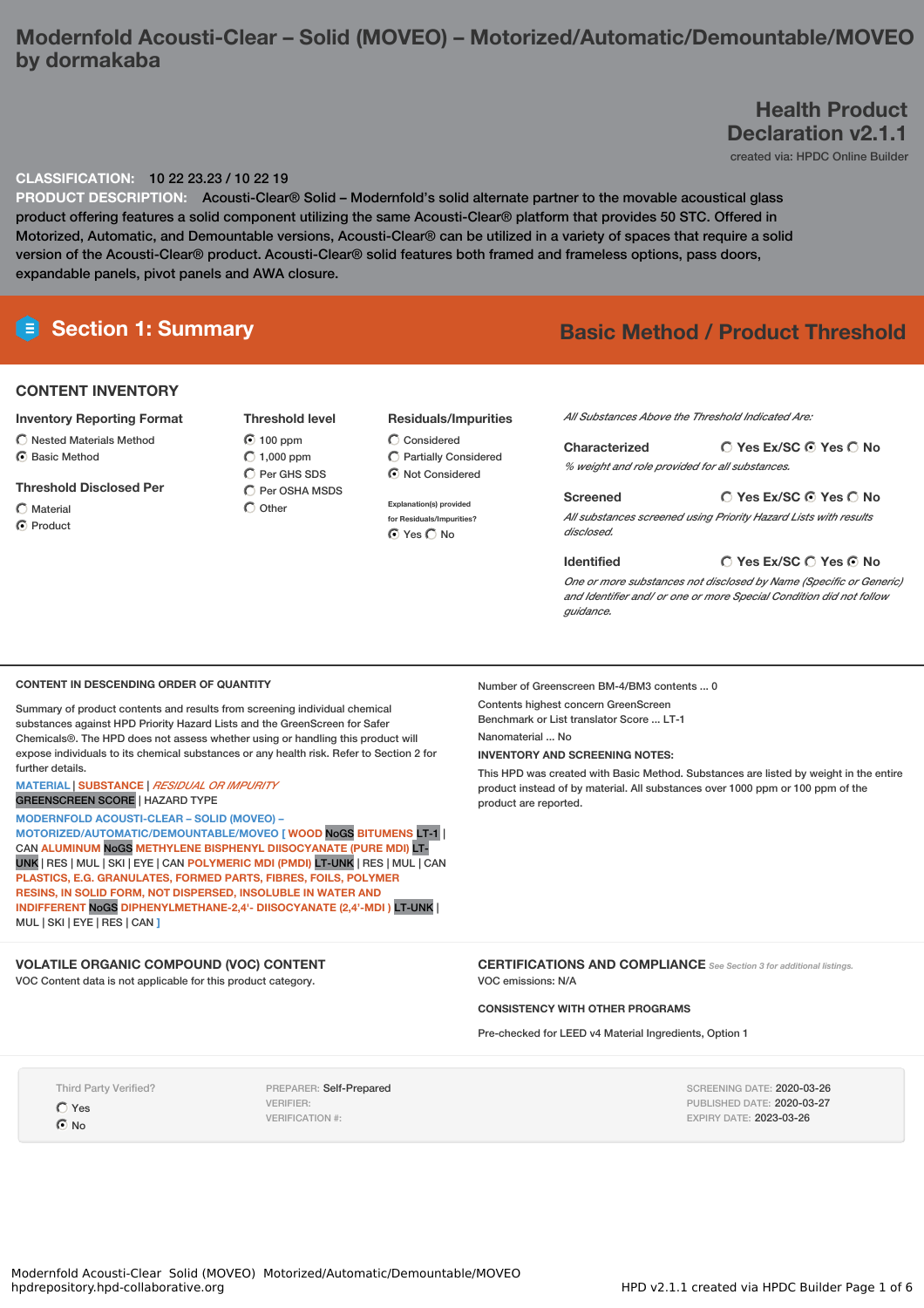This section lists contents in a product based on specific threshold(s) and reports detailed health information including hazards. This HPD uses the *inventory method indicated above, which is one of three possible methods:*

- *Basic Inventory method with Product-level threshold.*
- *Nested Material Inventory method with Product-level threshold*
- *Nested Material Inventory method with individual Material-level thresholds*

Definitions and requirements for the three inventory methods and requirements for each data field can be found in the HPD Open Standard version *2.1.1, available on the HPDC website at: [www.hpd-collaborative.org/hpd-2-1-1-standard](https://www.hpd-collaborative.org/hpd-2-1-1-standard)*

| MODERNFOLD ACOUSTI-CLEAR - SOLID (MOVEO) -<br>MOTORIZED/AUTOMATIC/DEMOUNTABLE/MOVEO                                             |                                   |                    |             |          |                                   |                                                                                                                                      |                                      |
|---------------------------------------------------------------------------------------------------------------------------------|-----------------------------------|--------------------|-------------|----------|-----------------------------------|--------------------------------------------------------------------------------------------------------------------------------------|--------------------------------------|
| PRODUCT THRESHOLD: 100 ppm                                                                                                      |                                   |                    |             |          |                                   | No                                                                                                                                   | RESIDUALS AND IMPURITIES CONSIDERED: |
| RESIDUALS AND IMPURITIES NOTES: No residuals or impurities are expected in these materials at or above the inventory threshold. |                                   |                    |             |          |                                   |                                                                                                                                      |                                      |
| OTHER PRODUCT NOTES: -                                                                                                          |                                   |                    |             |          |                                   |                                                                                                                                      |                                      |
| <b>WOOD</b>                                                                                                                     |                                   |                    |             |          |                                   |                                                                                                                                      | ID: Not registered                   |
| HAZARD SCREENING METHOD: Pharos Chemical and Materials Library                                                                  |                                   |                    |             |          | HAZARD SCREENING DATE: 2020-03-26 |                                                                                                                                      |                                      |
| %: $56.17 - 56.17$                                                                                                              | GS: NoGS                          |                    |             | RC: Both | NANO: No                          | ROLE: Panel side assembly                                                                                                            |                                      |
| <b>HAZARD TYPE</b>                                                                                                              | AGENCY AND LIST TITLES            |                    |             |          | WARNINGS                          |                                                                                                                                      |                                      |
| None found                                                                                                                      |                                   |                    |             |          |                                   | No warnings found on HPD Priority Hazard Lists                                                                                       |                                      |
| SUBSTANCE NOTES: -                                                                                                              |                                   |                    |             |          |                                   |                                                                                                                                      |                                      |
|                                                                                                                                 |                                   |                    |             |          |                                   |                                                                                                                                      |                                      |
| <b>BITUMENS</b>                                                                                                                 |                                   |                    |             |          |                                   |                                                                                                                                      | ID: 128683-24-9                      |
| HAZARD SCREENING METHOD: Pharos Chemical and Materials Library                                                                  |                                   |                    |             |          | HAZARD SCREENING DATE: 2020-03-26 |                                                                                                                                      |                                      |
| %: $21.94 - 21.94$                                                                                                              | $G.S. LT-1$                       |                    |             | RC: None | NANO: No                          | ROLE: Panel side assembly                                                                                                            |                                      |
| <b>HAZARD TYPE</b>                                                                                                              | AGENCY AND LIST TITLES            |                    |             |          | WARNINGS                          |                                                                                                                                      |                                      |
| <b>CANCER</b>                                                                                                                   | US CDC - Occupational Carcinogens |                    |             |          | Occupational Carcinogen           |                                                                                                                                      |                                      |
| CANCER                                                                                                                          | CA EPA - Prop 65                  |                    |             |          | Carcinogen                        |                                                                                                                                      |                                      |
| <b>CANCER</b>                                                                                                                   | <b>IARC</b>                       |                    |             |          | occupational sources              | Group 2B - Possibly carcinogenic to humans - inhaled from                                                                            |                                      |
| <b>SUBSTANCE NOTES: -</b>                                                                                                       |                                   |                    |             |          |                                   |                                                                                                                                      |                                      |
| <b>ALUMINUM</b>                                                                                                                 |                                   |                    |             |          |                                   |                                                                                                                                      | ID: 91728-14-2                       |
| HAZARD SCREENING METHOD: Pharos Chemical and Materials Library                                                                  |                                   |                    |             |          | HAZARD SCREENING DATE: 2020-03-26 |                                                                                                                                      |                                      |
| %: 12.44 - 12.44                                                                                                                | GS: NoGS                          | RC:<br><b>Both</b> | NANO:<br>No |          |                                   | ROLE: Seal retainer, awa assemby, top/bottom frame, pivot block, seal<br>brackets, male/female vertical rails and drop seal assembly |                                      |
| <b>HAZARD TYPE</b>                                                                                                              | AGENCY AND LIST TITLES            |                    |             |          | WARNINGS                          |                                                                                                                                      |                                      |
| None found                                                                                                                      |                                   |                    |             |          |                                   | No warnings found on HPD Priority Hazard Lists                                                                                       |                                      |

Modernfold Acousti-Clear Solid (MOVEO) Motorized/Automatic/Demountable/MOVEO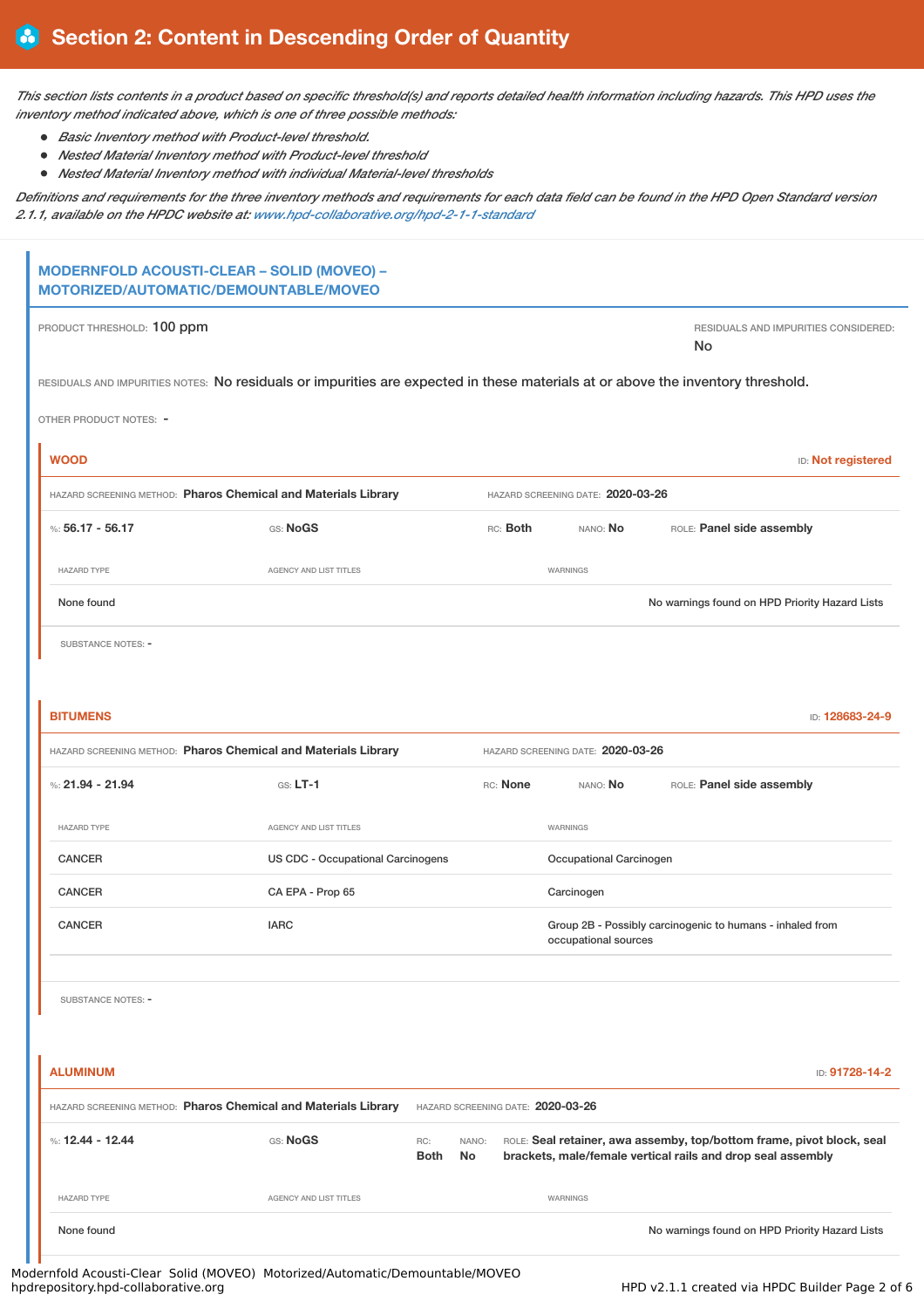## **METHYLENE BISPHENYL DIISOCYANATE (PURE MDI)** ID: **101-68-8**

| HAZARD SCREENING METHOD: Pharos Chemical and Materials Library |                                    | HAZARD SCREENING DATE: 2020-03-26                                                          |  |  |  |
|----------------------------------------------------------------|------------------------------------|--------------------------------------------------------------------------------------------|--|--|--|
| %: $3.16 - 3.16$                                               | GS: LT-UNK                         | RC: None<br>NANO: <b>No</b><br>ROLE: Panel side assembly                                   |  |  |  |
| <b>HAZARD TYPE</b>                                             | <b>AGENCY AND LIST TITLES</b>      | WARNINGS                                                                                   |  |  |  |
| <b>RESPIRATORY</b>                                             | AOEC - Asthmagens                  | Asthmagen (G) - generally accepted                                                         |  |  |  |
| <b>RESTRICTED LIST</b>                                         | US EPA - PPT Chemical Action Plans | EPA Chemical of Concern - Action Plan published                                            |  |  |  |
| <b>SKIN IRRITATION</b>                                         | EU - GHS (H-Statements)            | H315 - Causes skin irritation                                                              |  |  |  |
| <b>SKIN SENSITIZE</b>                                          | EU - GHS (H-Statements)            | H317 - May cause an allergic skin reaction                                                 |  |  |  |
| <b>EYE IRRITATION</b>                                          | EU - GHS (H-Statements)            | H319 - Causes serious eye irritation                                                       |  |  |  |
| <b>RESPIRATORY</b>                                             | EU - GHS (H-Statements)            | H334 - May cause allergy or asthma symptoms or breathing<br>difficulties if inhaled        |  |  |  |
| <b>CANCER</b>                                                  | EU - GHS (H-Statements)            | H351 - Suspected of causing cancer                                                         |  |  |  |
| <b>RESPIRATORY</b>                                             | US EPA - PPT Chemical Action Plans | Inhalation sensitizer causing asthma and lung damage                                       |  |  |  |
| <b>CANCER</b>                                                  | <b>MAK</b>                         | Carcinogen Group 4 - Non-genotoxic carcinogen with low risk under<br><b>MAK/BAT levels</b> |  |  |  |
| <b>RESPIRATORY</b>                                             | <b>MAK</b>                         | Sensitizing Substance Sah - Danger of airway & skin sensitization                          |  |  |  |

SUBSTANCE NOTES: -

# **POLYMERIC MDI (PMDI)** ID: **9016-87-9**

| <b>HAZARD SCREENING METHOD: Pharos Chemical and Materials Library</b> |                                    | HAZARD SCREENING DATE: 2020-03-26                                                          |          |                 |                                                                   |
|-----------------------------------------------------------------------|------------------------------------|--------------------------------------------------------------------------------------------|----------|-----------------|-------------------------------------------------------------------|
| %: $3.16 - 3.16$                                                      | GS: LT-UNK                         | RC: None                                                                                   |          | nano: <b>No</b> | ROLE: Panel side assembly                                         |
| <b>HAZARD TYPE</b>                                                    | <b>AGENCY AND LIST TITLES</b>      |                                                                                            | WARNINGS |                 |                                                                   |
| <b>RESPIRATORY</b>                                                    | AOEC - Asthmagens                  | Asthmagen (G) - generally accepted                                                         |          |                 |                                                                   |
| <b>RESTRICTED LIST</b>                                                | US EPA - PPT Chemical Action Plans |                                                                                            |          |                 | EPA Chemical of Concern - Action Plan published                   |
| <b>RESPIRATORY</b>                                                    | US EPA - PPT Chemical Action Plans | Inhalation sensitizer causing asthma and lung damage                                       |          |                 |                                                                   |
| CANCER                                                                | <b>MAK</b>                         | Carcinogen Group 4 - Non-genotoxic carcinogen with low risk under<br><b>MAK/BAT levels</b> |          |                 |                                                                   |
| <b>RESPIRATORY</b>                                                    | <b>MAK</b>                         |                                                                                            |          |                 | Sensitizing Substance Sah - Danger of airway & skin sensitization |

SUBSTANCE NOTES: -

| PLASTICS, E.G. GRANULATES, FORMED PARTS, FIBRES, FOILS, POLYMER RESINS, IN SOLID FORM, NOT<br>DISPERSED, INSOLUBLE IN WATER AND INDIFFERENT | <b>ID: 937182-60-0</b>                             |
|---------------------------------------------------------------------------------------------------------------------------------------------|----------------------------------------------------|
| <b>HAZARD SCREENING METHOD: Pharos Chemical and Materials Library</b>                                                                       | HAZARD SCREENING DATE: 2020-03-26                  |
| %: 2.50 - 2.50<br>GS: NoGS                                                                                                                  | NANO: No ROLE: Skin material<br>RC:<br><b>None</b> |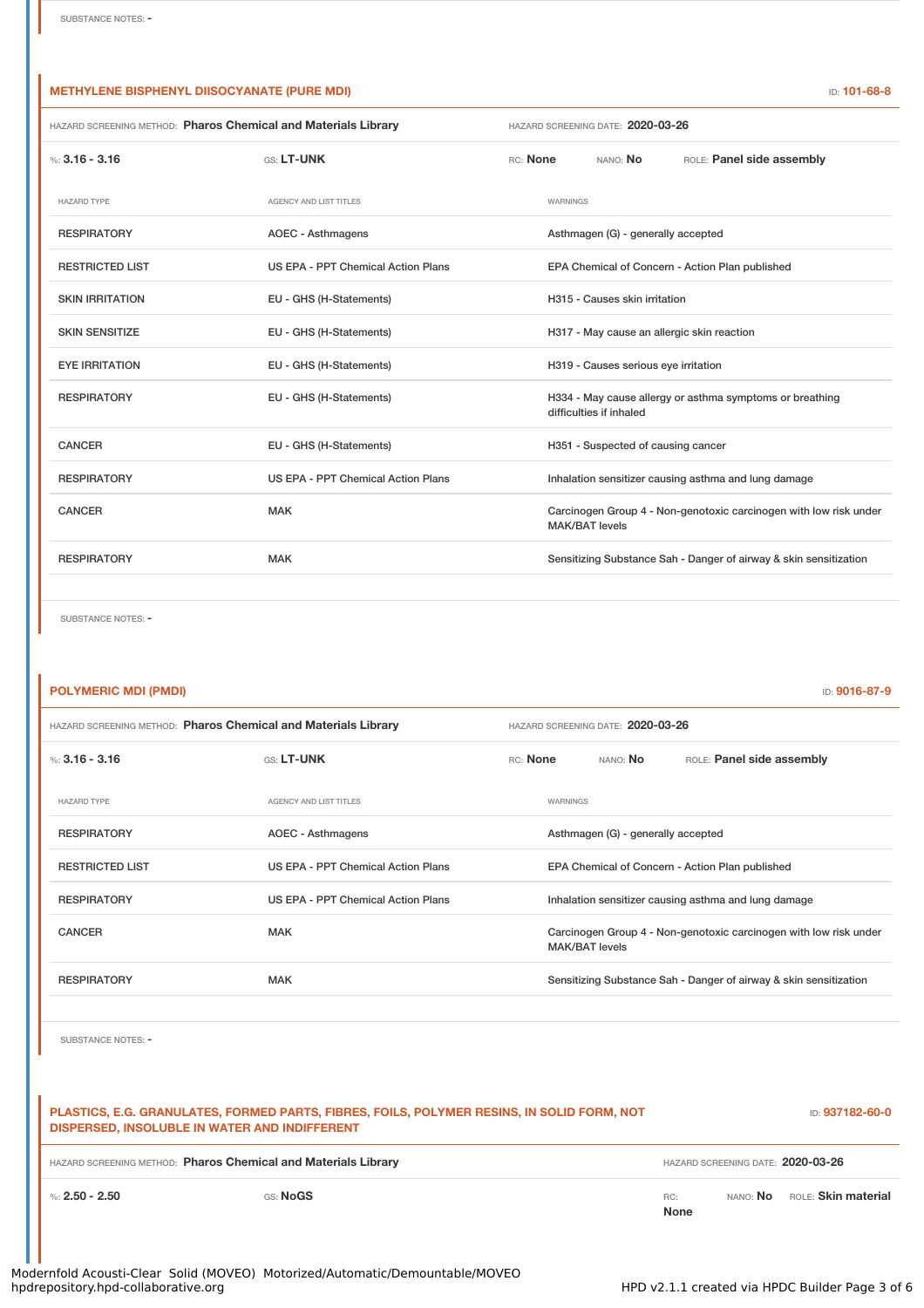HAZARD TYPE **AGENCY AND LIST TITLES AGENCY AND LIST TITLES** 

SUBSTANCE NOTES:

## **DIPHENYLMETHANE-2,4'- DIISOCYANATE (2,4'-MDI )** ID: **5873-54-1**

| HAZARD SCREENING METHOD: Pharos Chemical and Materials Library |                                    | HAZARD SCREENING DATE: 2020-03-26                                                   |          |                                            |                                                      |
|----------------------------------------------------------------|------------------------------------|-------------------------------------------------------------------------------------|----------|--------------------------------------------|------------------------------------------------------|
| %: $0.62 - 0.62$                                               | GS: LT-UNK                         | RC: None                                                                            |          | NANO: No                                   | ROLE: Panel side assembly                            |
| <b>HAZARD TYPE</b>                                             | <b>AGENCY AND LIST TITLES</b>      |                                                                                     | WARNINGS |                                            |                                                      |
| <b>RESTRICTED LIST</b>                                         | US EPA - PPT Chemical Action Plans | EPA Chemical of Concern - Action Plan published                                     |          |                                            |                                                      |
| <b>SKIN IRRITATION</b>                                         | EU - GHS (H-Statements)            |                                                                                     |          | H315 - Causes skin irritation              |                                                      |
| <b>SKIN SENSITIZE</b>                                          | EU - GHS (H-Statements)            |                                                                                     |          | H317 - May cause an allergic skin reaction |                                                      |
| <b>EYE IRRITATION</b>                                          | EU - GHS (H-Statements)            |                                                                                     |          | H319 - Causes serious eye irritation       |                                                      |
| <b>RESPIRATORY</b>                                             | EU - GHS (H-Statements)            | H334 - May cause allergy or asthma symptoms or breathing<br>difficulties if inhaled |          |                                            |                                                      |
| <b>CANCER</b>                                                  | EU - GHS (H-Statements)            |                                                                                     |          | H351 - Suspected of causing cancer         |                                                      |
| <b>RESPIRATORY</b>                                             | US EPA - PPT Chemical Action Plans |                                                                                     |          |                                            | Inhalation sensitizer causing asthma and lung damage |
|                                                                |                                    |                                                                                     |          |                                            |                                                      |

SUBSTANCE NOTES: -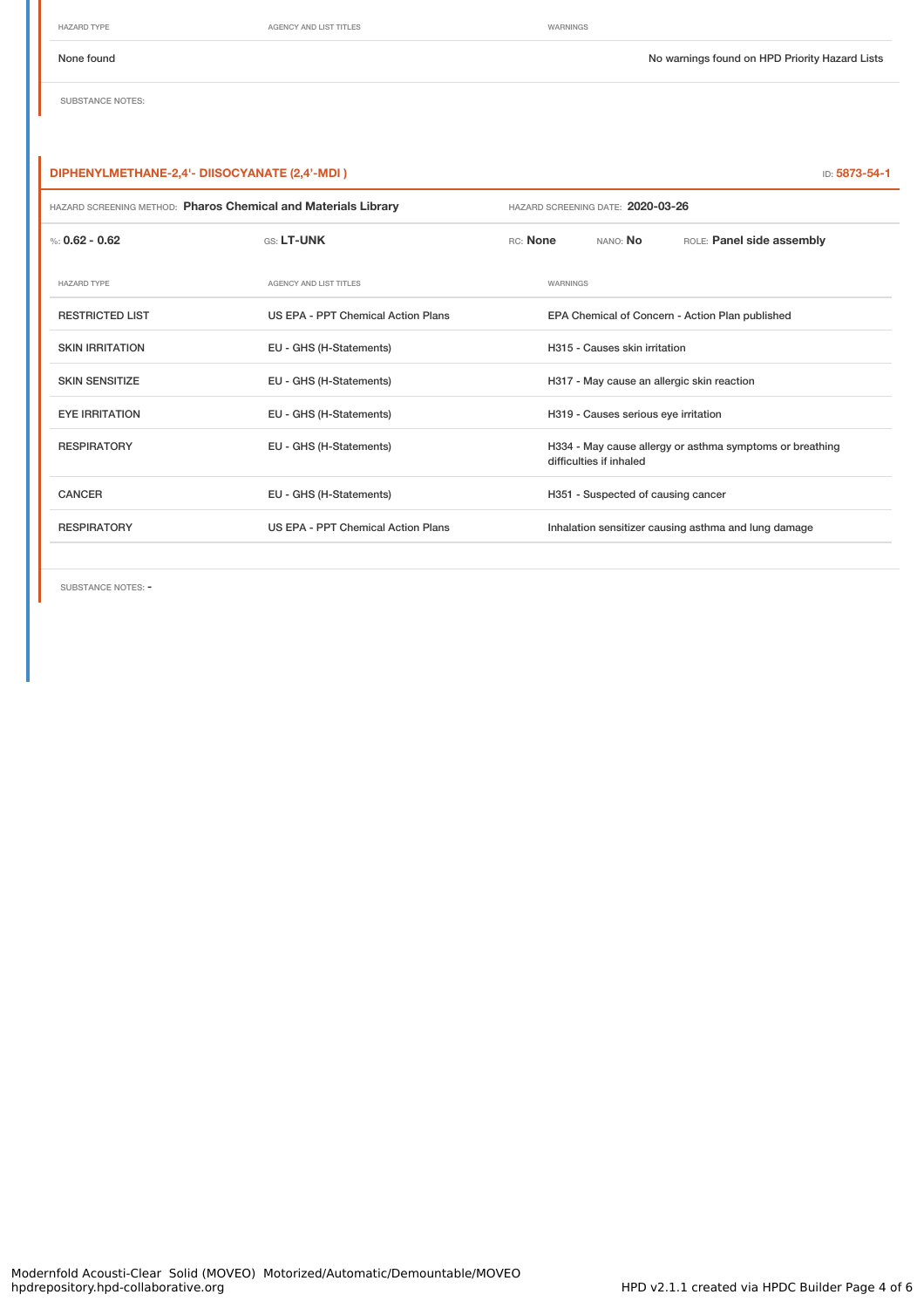This section lists applicable certification and standards compliance information for VOC emissions and VOC content. Other types of health or *environmental performance testing or certifications completed for the product may be provided.*

| <b>VOC EMISSIONS</b>            | N/A                                   |                       |
|---------------------------------|---------------------------------------|-----------------------|
| CERTIFYING PARTY: Self-declared | ISSUE DATE: $2020-02-19$ expiry date: | CERTIFIER OR LAB: N/A |
| APPLICABLE FACILITIES: -        |                                       |                       |

CERTIFICATE URL:

CERTIFICATION AND COMPLIANCE NOTES: This HPD is for a product that is NOT liquid/wet applied.

# **H** Section 4: Accessories

This section lists related products or materials that the manufacturer requires or recommends for installation (such as adhesives or fasteners), maintenance, cleaning, or operations. For information relating to the contents of these related products, refer to their applicable Health Product *Declarations, if available.*

No accessories are required for this product.

# **Section 5: General Notes**

Dorma and Kaba become dormakaba - a smart step for smart access solutions. We offer products, solutions and services for secure access to buildings and rooms - now all from a single source. Modernfold is a part of the dormakaba Group. As an industry leader in the moveable wall concept, Modernfold delivers the highest-quality, custom wall solutions from start to finish. Our operable partitions and architecturally-striking glass wall systems wow customers and provide them with endless possibilities for their environments. Where others see only space, Modernfold sees possibilities. For more information, please go to: www.dormakaba.com or www.modernfold.com. The information contained in this HPD is to be used only as a voluntary information on our products. dormakaba makes no representation or warranty as to the completeness or accuracy of the information contained herein. The products and specifications set forth in this HPD are subject to change without notice and dormakaba disclaims any and all liability for such changes. The information contained herein is provided without warranties of any kind, either express or implied, and dormakaba disclaims any and all liability for typographical, printing, or production errors or changes affecting the specifications contained herein. dormakaba DISCLAIMS ALL WARRANTIES, EXPRESS OR IMPLIED, INCLUDING, BUT NOT LIMITED TO, THE IMPLIED WARRANTIES OF MERCHANTABILITY AND FITNESS FOR A PARTICULAR PURPOSE. IN NO EVENT WILL dormakaba BE LIABLE FOR ANY INCIDENTAL, INDIRECT OR CONSEQUENTIAL DAMAGES ARISING FROM THE SALE OR USE OF ANY PRODUCT. All sales of products shall be subject to dormakaba's applicable General Terms and Conditions, a copy of which will be provided by your local dormakaba organisation upon request.